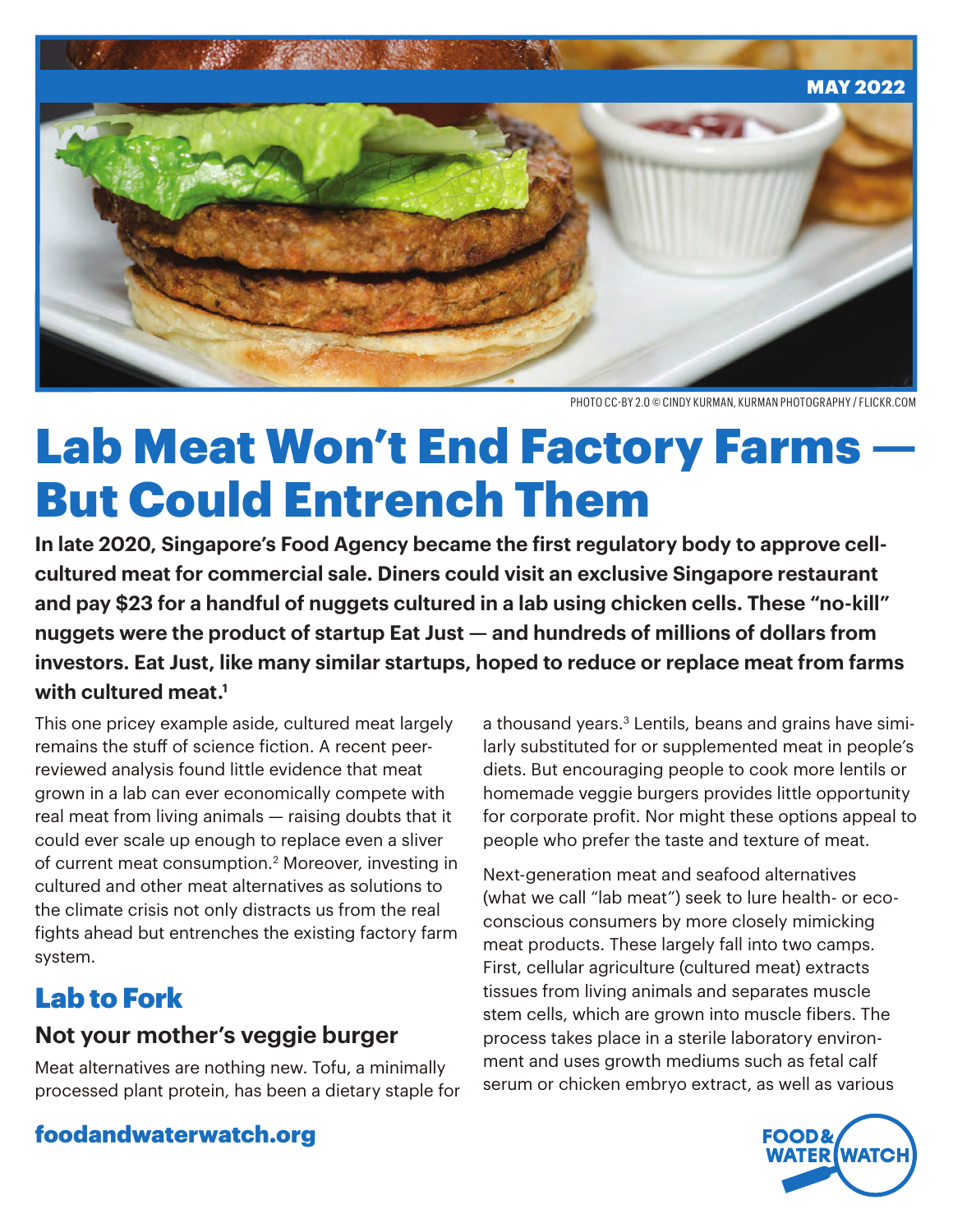additives, to help the muscle fibers look and taste like familiar meat and seafood products.<sup>4</sup> This technology remains in its infancy; to date, no country aside from Singapore has approved cultured meat products for commercial sale.

In contrast, the second camp — plant-based meat has seen an explosion of brands mimicking familiar meat products like burgers, sausages and seafood. U.S. sales rose 37 percent between 2017 and 2019 alone. Plant-based dairy products such as creamer and yogurt also saw huge growth — 193 percent and 129 percent, respectively.<sup>5</sup>

However, these are not your mother's veggie burgers made with beans and other whole plant ingredients. Many plant-based meats rely on ultra-processed food additives to provide nutrients such as proteins, as well as qualities like texture and juiciness that closely resemble meat. For example, the Impossible Burger transfers DNA from the roots of soybeans to a genetically modified (GMO) yeast to produce a protein called "heme", which is added to make the burger "bleed" like rare ground beef.<sup>6</sup> Given the reliance on ultra-processing and genetic modification, the term "lab meat" is apt; we use the term to describe both these ultra-processed meat/seafood alternatives, as well as cultured meat/seafood.

## Sustainable? Not Necessarily…. **Corporate greenwashing of lab meat**

We know we need to dramatically change the way we produce food, especially meat and dairy, to stop climate chaos. Claims that lab meat — and cultured meat in particular — is better for the climate are speculative; we do not know the full impact of scaling up production in terms of energy use and other inputs.7 Even so, the companies investing in these products make unfounded claims that such meat alternatives are essential in the fight against climate change.<sup>8</sup> But they are often not looking at the entire production system, making the claims dubious at best.

For instance, cultured meat requires sterile, highly industrialized settings and substantial amounts of energy  $-$  perhaps even more than livestock farming.<sup>9</sup> In one lifecycle analysis of various meats and meat



alternatives (cultured beef, farmed chicken, plantbased meat substitutes and insects, among others), cultured meat scored the highest in each impact area excluding land use and ecotoxicity; it also had the highest overall impacts and the greatest contribution to climate change.<sup>10</sup> Another study shows that while cultured meat may reduce methane emissions associated with enteric fermentation (cattle's digestive processes), it may increase carbon dioxide (CO $_{\textrm{\tiny{2}}})$  emissions when it uses fossil fuels as its energy source. This gives cultured meat an even greater long-term climate footprint thanks to the accumulation of CO $_{\textrm{\tiny{2}}}$  in the atmosphere.<sup>11</sup>

Likewise, sustainability claims from plant-based meat companies are suspect, given their reliance on ultra-processing.12 Moreover, shifting pasture-based livestock systems to monocultures producing plantbased inputs like corn and soy could harm our climate and ecology.13 More lifecycle analyses are needed to understand the environmental impacts of nextgeneration meat alternatives; it is too early to make sweeping claims that they are more sustainable than existing protein sources.

But we lack the luxury of time to bet on unproven technology. We need to act now to reduce greenhouse gas emissions. This includes enacting policies to ban factory farms and support a transition to more sustainable forms of agriculture.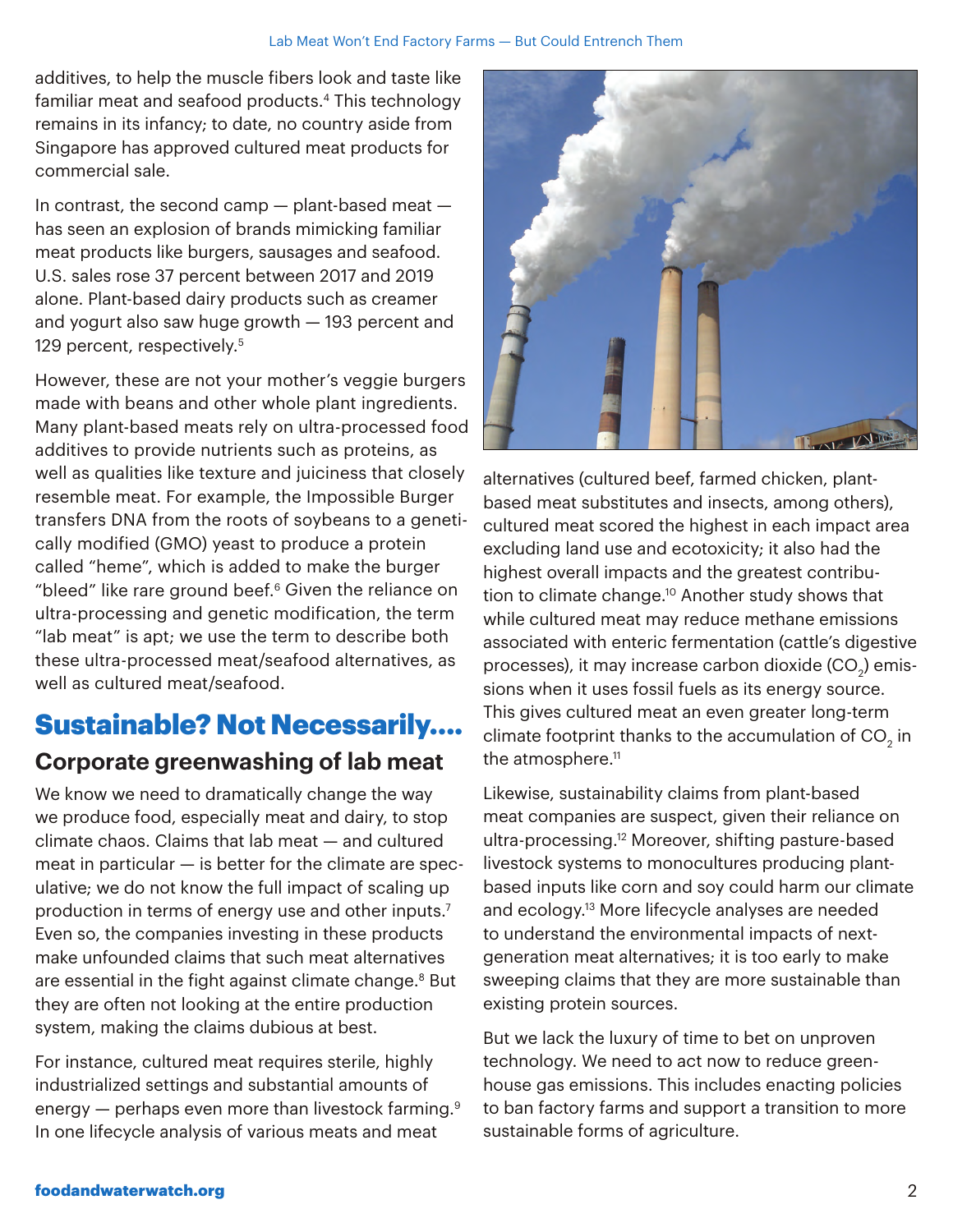

## Unknown Risks and Murky Regulatory Environment

#### **Highly processed, poorly regulated**

Companies developing lab meat want consumers to believe their products are safer than meat from factory farms, which confine thousands of animals in cruel conditions, use antibiotics irresponsibly and can spread pathogens like Salmonella and *E. coli*. Such claims are misleading.

Cultured meat, for instance, may also require antibiotics to ensure sterile growing environments. Antibiotic residue may persist in products and contribute to the spread of antibiotic-resistant pathogens. Additional hazardous materials are used throughout processing, from scaffolding materials that cells proliferate on to disinfecting chemicals, which may also leave residue in the final product. Also, growth mediums such as fetal calf serum can carry communicable diseases. A cultured meat facility would also require continuous monitoring to ensure that cell lines do not mutate or become contaminated, to reduce human health risks.<sup>14</sup>

These technologies are being developed by private companies that do not have to tell consumers what processes and additives they are using. This means that the risks have not been clearly identified or studied. For example, inducing cells to proliferate makes them behave like cancer cells, and we do not know whether they are safe to consume.15 We similarly do not know the risks of consuming the numerous untested additives and processing aids used to make

these products, and whether they can induce allergic reactions. Some processing aids may not even be required to show up on food labels.16

Similarly, plant-based meats are marketed as healthy alternatives to meat, taking advantage of growing consumer interest in plant-based eating.17 However, many plant-based meat alternatives are ultraprocessed with few whole plant ingredients. They rely on various additives (such as saturated fats) to mimic the flavor and texture of meat, as well as on fortified nutrients, which may not be readily absorbed.18 Health experts are raising the alarm on ultra-processed foods and their contribution to diet-related disease. We are just beginning to understand, for instance, the connection between high consumption of processed foods and the imbalance in the human gut microbiota.19

Both cultured and plant-based meat may incorporate nanotechnology, a controversial technology with potential human and ecological health risks. Nanomaterials are products containing tiny, unbound particles measuring less than 100 nanometers (for scale, human hair is approximately 80,000 nanometers wide). The tiny particle size makes nanomaterials useful in a range of food processing and packaging, given that they dissolve more quickly and can penetrate cell membranes.<sup>20</sup> Plant-based meat developers, for instance, may use nanotechnology to manipulate plant proteins into products more closely resembling the texture of meat.<sup>21</sup> These same properties, however, make them risky to humans when ingested. Our bodies' cells can absorb and accumulate nanoparticles, which may lead to toxic effects. Alarmingly, the potential toxicity of nanoparticles remains "insufficiently investigated" despite their widespread use in food processing and packaging.<sup>22</sup>

It is not even clear which government agencies can or will regulate these novel lab meat products. Emerging cultured meat technologies triggered a turf war between different federal agencies. A complicated deal between the U.S. Department of Agriculture and the Food and Drug Administration (FDA) gives some responsibility to both.23 One of the many questions that remains is whether companies making cultured products need to first register with federal regulators or can just begin manufacturing.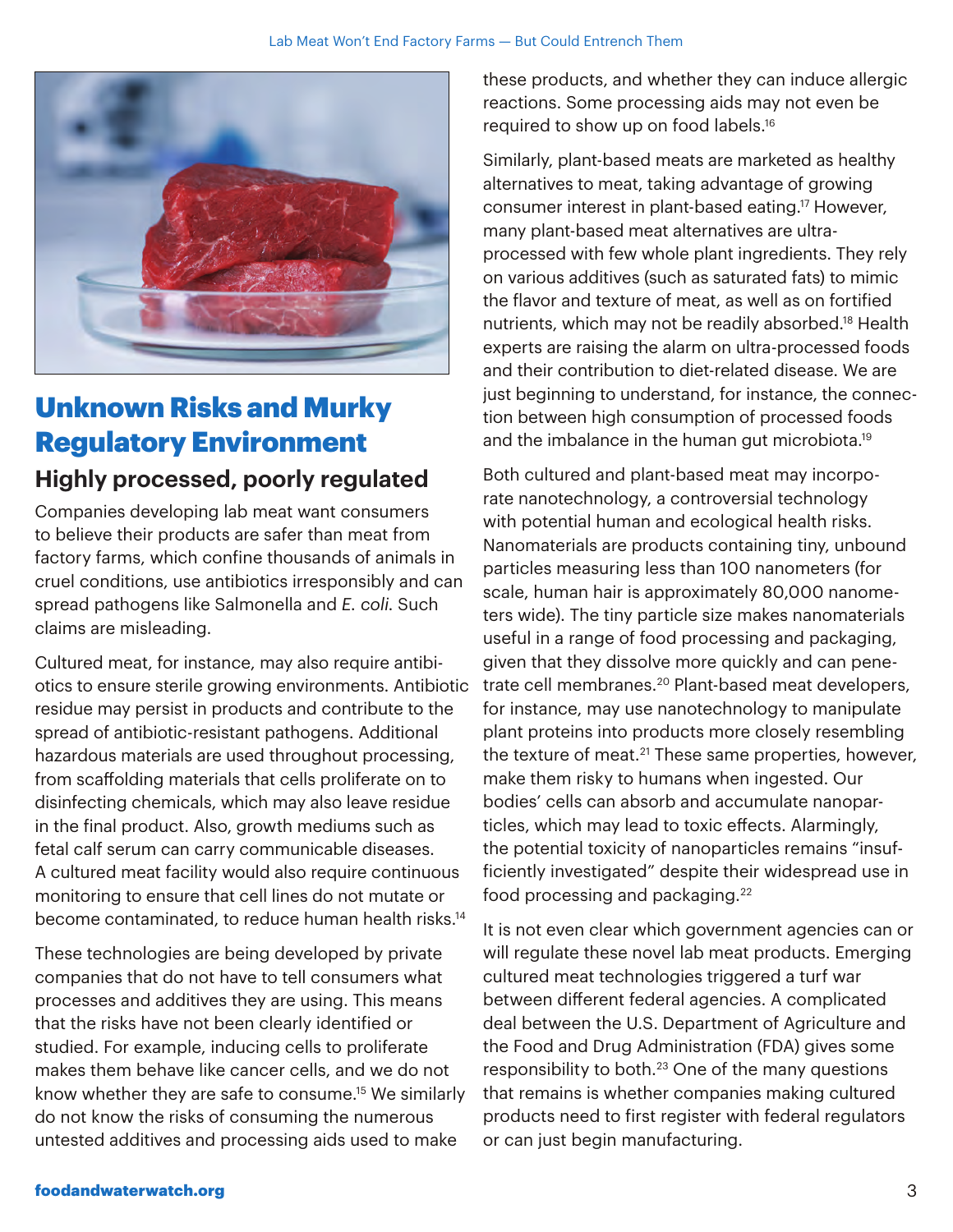But no matter which agency is in charge, our current regulatory system cannot ensure the safety of these next-generation meat replacement products, relying on outdated tools that predate the first wave of GMO foods.24 The FDA, for instance, commonly relies on industry-submitted safety studies of novel food ingredients rather than conducting independent testing. The agency also treats most GMO products on the market as "substantially equivalent" to non-GMO ingredients, meaning that they do not go through rigorous safety assessments or evaluations as a new type of food.

Moreover, no federal agency monitors these products once they come to market in order to screen for potential adverse health effects. Controversy over inadequate federal oversight has erupted following the aggressive marketing of some plant-based meat alternatives, such as the Impossible Burger. Meanwhile, advocacy groups have challenged the FDA's failure to conduct sufficient testing to rule out possible allergic reactions.<sup>25</sup> We need to fix our regulatory system and engage appropriate federal agencies before companies make any claims about the safety of these next-generation meat alternatives or put them on the market.

## Meat Alternatives Will Not Solve the Problem of Factory Farms

#### **Market-based solutions are a dangerous distraction**

It is clear that the dominant model of raising livestock in the United States — on crowded, polluting factory farms — is environmentally unsustainable and leads to animal suffering. But can next-generation meat alternatives actually replace factory farms, as some supporters boldly claim?<sup>26</sup>

Consumers would first need to accept these novel products. They must appeal to people who enjoy meat and be comparable in taste and cost.<sup>27</sup> This is a tall order. Scaling up cultured meat requires expensive facilities and equipment and sterile environments — such as those used in the biopharmaceutical industry.28 Moreover, consumers are increasingly interested in not just sustainability but nutrition; they are

seeking fresh, minimally processed foods with short ingredient lists.29 Cultured and plant-based meats are neither.

Second, even if lab meat gains widespread acceptance, there is no guarantee that it will replace consumption of farmed meat, which is deeply embedded in Western culture. One study found that even if price and taste were equal, most consumers would still choose a beef burger over a cultured or plant-based one. This might help explain why fast food sales of plant-based alternatives are flatlining and chains are dialing back their offerings; as the novelty wears off, customers are choosing the familiar.30 Meanwhile, U.S. per capita meat consumption reached an all-time high in 2020.<sup>31</sup> Lab meat seems to be complementing — not replacing — meat in people's diets.

Finally, factory farms are baked into the U.S. food system through various federal policies and economic incentives.32 This dooms any market-based solution from the very start. For instance, U.S. meat production already outstrips domestic demand, and surpluses are exported. So even if everyone in the United States switched to lab meat, Big Ag would continue to produce meat. Likewise, reducing or eliminating meat consumption will not affect incentives to stick with the current ecologically depleting farming systems that prop up factory farms, such as the overproduction of commodity crops on monocultures.33 Both cultured and plant-based meat rely on many of the same commodities used in livestock feed and may further entrench these systems.<sup>34</sup>

## A Lab Meat Future Is Still Corporate Controlled

### **Big meat corporations are capturing the market**

Corporate control is behind many of the environmental and social problems in the current food system. In turn, corporate power makes structural change exceedingly difficult.35 We cannot expect to make even a dent in these problems if we leave it to corporations; greenwashed "solutions" will not solve factory farming.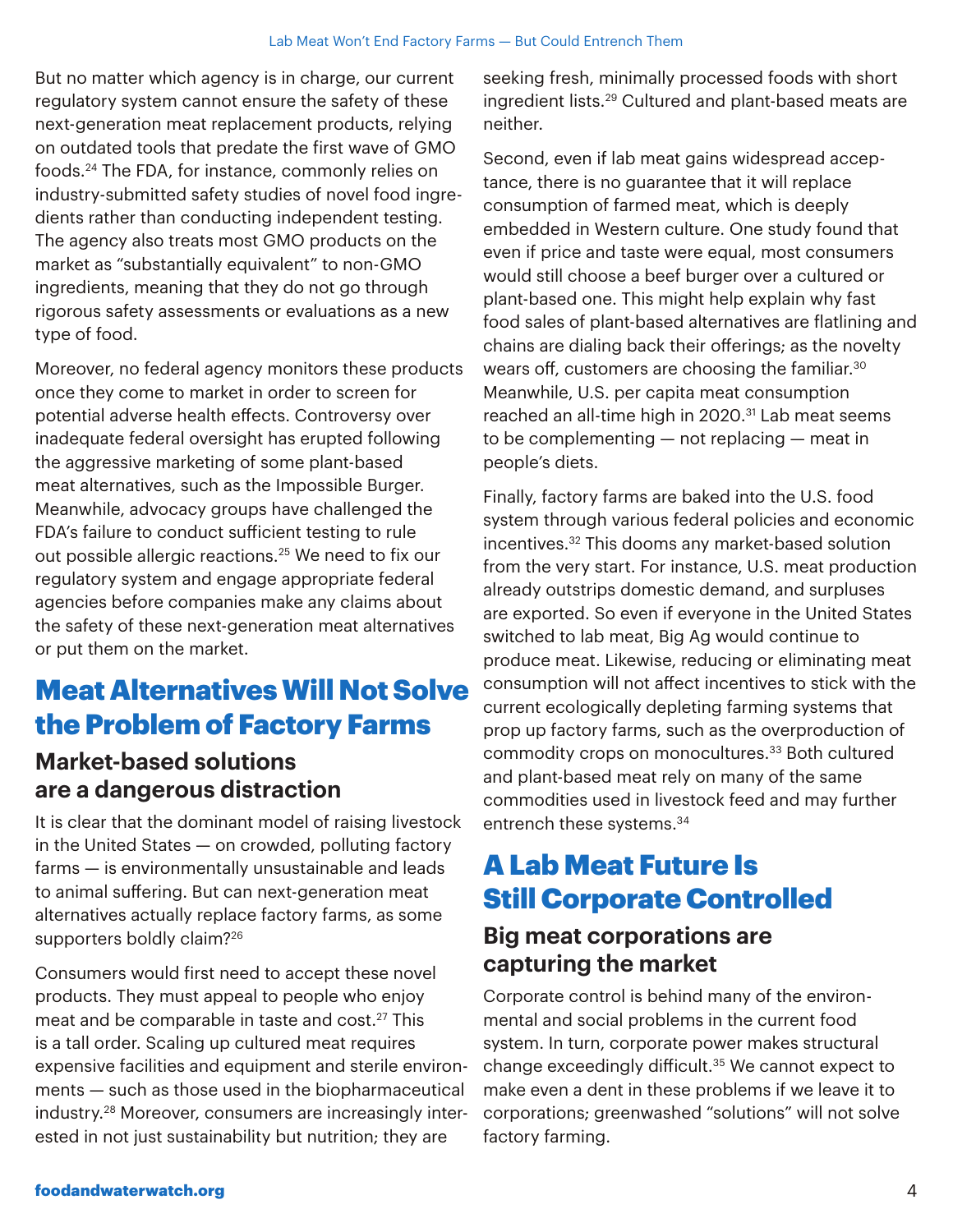

When you think of lab meat, you might think of startups like Beyond Meat and Impossible Foods. But the sector is, in fact, already highly consolidated; just four companies take in over three-quarters of all U.S. sales of plant-based meat (see Figure 1).<sup>36</sup> Among the biggest players are the same agribusiness behemoths that have long dominated the grocery aisles. The Kellogg Company alone takes in nearly half of all U.S. sales of plant-based meats. These are sold under its Morningstar Farms brand, acquired in 1999.<sup>37</sup> Conagra owns the second leading brand, Gardein, acquired in 2018.38 Even Boca, one of the oldest and most wellknown veggie burger brands, has been a subsidiary of Kraft (now Kraft-Heinz) since 2000.39

High levels of corporate consolidation make it difficult for newer or smaller companies to enter the market.<sup>40</sup> Even startups like Beyond Meat only managed to launch thanks to millions from investors as wideranging as Tyson Foods, Bill Gates and Snoop Dogg.<sup>41</sup> Plant-based meat brands are hardly an alternative to the current system if they continue to entrench corporate power — including the very same meatpacking conglomerates perpetuating the factory farm system (see Figure 2).

Feeling the threat of competition, the big meat companies are embracing a mantra of "if you can't beat 'em, join 'em."42 Tyson Foods' venture capital fund has invested in several lab meat startups. Among these are the cultured meat startups Upside Foods (previously Memphis Meats) and Future Meat Technologies; the plant-based shellfish startup New Wave; and MycoTechnology Inc., which produces



mushroom-based proteins. Tyson Foods also launched its own plant-based meat brand, Raised & Rooted.43 These investments are part of Tyson's goal of becoming the "global protein leader" by 2030.44

JBS, the largest meatpacking company in the world, recently acquired cultured meat startup BioTech Foods and is investing millions in cultured meat research and development. It also owns several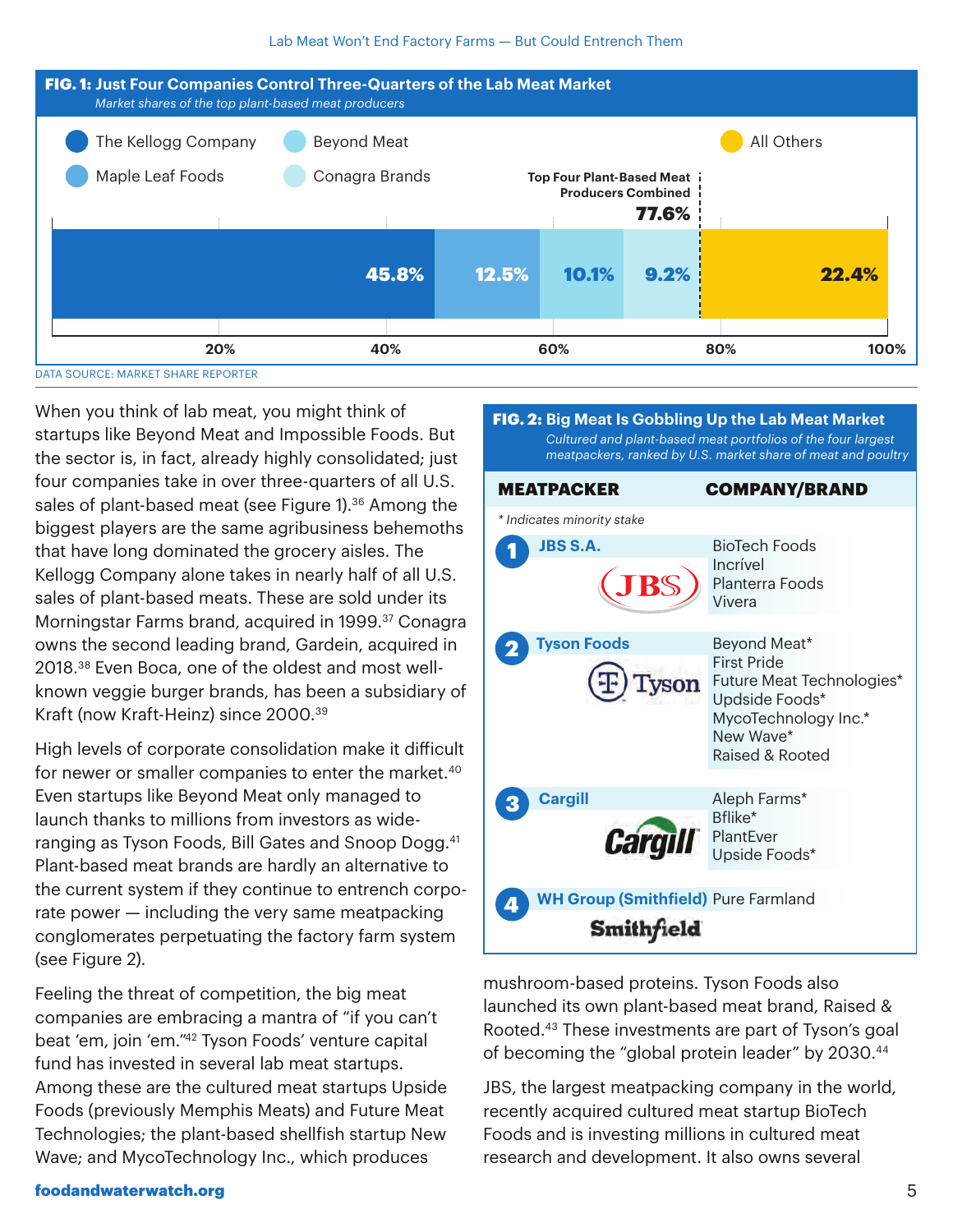plant-based meat brands, including its unique OZO brand (sold under the name of its subsidiary, Planterra Foods) and recent acquisition Vivera. Executives express similar goals of leading in the plant-based sector.<sup>45</sup> Cargill, one of the largest privately held companies in the United States and a major beef processor, owns stakes in the cultured meat startups Aleph Farms and Upside Foods, as well as the "vegan fat and blood" producer Bflike. Cargill also recently launched a line of plant-based chicken at select KFCs

diversified farming systems.48 They can help control weeds while providing sustainable amounts of fertilizer that would otherwise come from fossil fuels.<sup>49</sup> Ruminants like cattle can graze on lands unsuitable for crop production, potentially even restoring soil health lost to industrial crop farming.<sup>50</sup>

These fixes are not novel and, therefore, are less alluring to investors looking for the next big disruptive innovation.51 But that is precisely the point. Solutions need to be led by farmers, not corporate boards.

> There is no one-sizefits-all approach; each farm must be attuned to local geography and climate. Additionally, we need to rebuild our local and regional food hubs in order to connect farmers to their local economies.

in China and is developing plantbased proteins from corn.46 Lab meat proponents might think they are helping the planet by choosing plant-based meat over conventional meat. However,

**"We need to keep all protein options on the table. Whether you are eating alternative or animal protein, Cargill will be at the center of the plate."** 

**–** *Brian Sikes, Cargill Chief Operating Officer <sup>47</sup>*

the acquisition frenzy within the lab meat sector shows the futility of "voting with your fork." As Big Ag continues to devour the market, consumer dollars spent on both lab and conventional meat will line the pockets of the same corporations destroying our climate.

## The Future Is in Diverse, Family-Scale Farms

#### **Organizing for policy change**

The solution to our factory farm problem is not going to come from a technological fix. Instead, we can make our food system more sustainable through the tried-and-true methods of organic, regenerative farming. Animals do not belong in a lab or factory but on pasture, where they play an integral role in smaller, Consumers will also benefit from a "less-but-better" approach to meat consumption by purchasing highquality meat from local farmers.

Achieving these goals requires fighting back against the corporate powers that have a stranglehold on the current food system. We must elect leaders who are not beholden to corporate interests and who pressure them to enact policies that will truly transition us off the factory farm model. This includes banning new and existing factory farms, pausing agribusiness mega-mergers and undoing past ones, and revamping the farm safety net to encourage organic, regenerative farming systems.<sup>52</sup>

We can win — if everyday people commit to organizing for farm policy change at the local, state and federal levels, rather than just buying a new type of burger.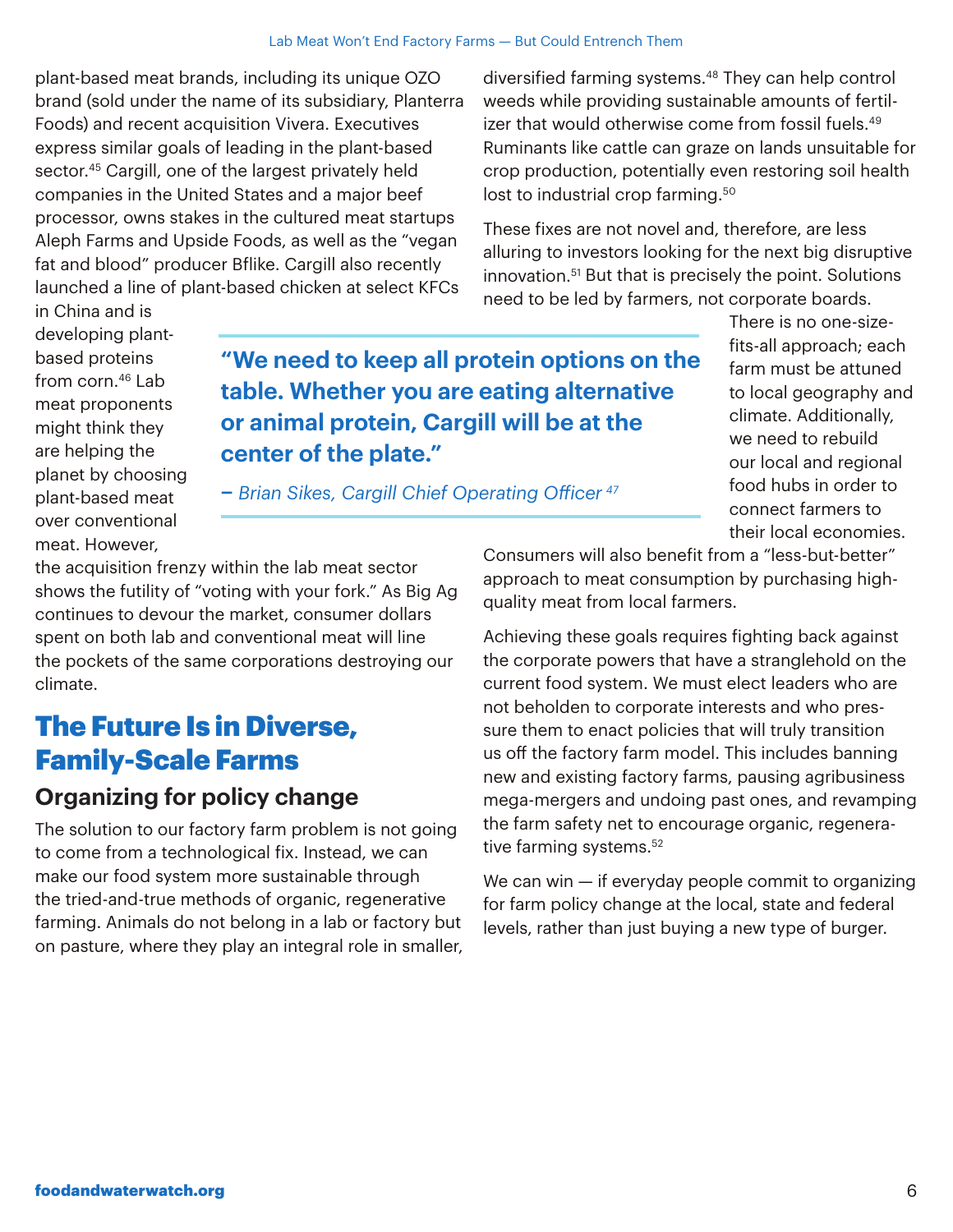## **Endnotes**

- 1 Grunwald, Michael. "Chicken nuggets for the low, low price of \$23." *Politico*. February 16, 2021; Carrington, Damian. "No-kill, lab-grown meat to go on sale for first time." *Guardian*. December 1, 2020.
- 2 Humbird, David. DWH Process Consulting, LLC. Prepared for Open Philanthropy. "Scale-Up Economics for Cultured Meat." Revised October 4, 2021 at ii to iii; Fassler, Joe. "Lab-grown meat is supposed to be inevitable. The science tells a different story." *Counter*. September 22, 2021.
- 3 Hunt, Elle. "From tofu lamb chops to vegan steak bakes: The 1,000-year history of fake meat." *Guardian*. January 12, 2020.
- 4 Kadim, Isam et al. "Cultured meat from muscle stem cells: A review of challenges and prospects." *Journal of Integrative Agriculture*. Vol. 14, No. 2. February 2015 at 223 and 227.
- 5 Food & Water Watch (FWW) analysis of "Sales of Plant-Based Food, 2017-2019." In Burton, Virgil L. and Robert S. Lazich (Eds.). (2021). *Market Share Reporter*. 31st Edition. Detroit: Gale.
- 6 Stephens, Neil et al. "Bringing cultured meat to market: Technical, sociopolitical, and regulatory challenges in cellular agriculture." *Trends in Food Science & Technology*. Vol. 78. 2018 at 157; Perls, Dana. Friends of the Earth. "From Lab to Fork: Critical Questions on Laboratory-Created Animal Product Alternatives." June 2018 at 3.
- 7 Hocquette, Jean-François. "Is in vitro meat the solution for the future?" *Meat Science*. Vol. 120. October 2016 at 6.
- 8 Mezo, Ingrid. "Cell-cultured food could help solve climate problem, experts say." *IEG Policy*. September 24, 2018.
- 9 Mattick, C. S. et al. "Anticipatory life cycle analysis of in vitro biomass cultivation for cultured meat production in the United States." *Environmental Science & Technology*. Vol. 49, No. 19. 2015 at 11945.
- 10 Smetana, Sergiy et al. "Meat alternatives: Life cycle assessment of most known meat substitutes." *The International Journal of Life Cycle Assessment*. Vol. 20, Iss. 9. September 2015 at 5, 9 and 16.
- 11 Lynch, John and Raymond Pierrehmbert. "Climate impacts of cultured meat and beef cattle." *Frontiers in Sustainable Food Systems.* Vol. 3, Art. 5. February 2019 at 2 and 7 to 9.
- 12 van der Weele, Cor et al. "Meat alternatives: An integrative comparison." *Trends in Food Science & Technology*. Vol. 88. 2019 at 510.
- 13 Tuomisto, Hanna L. "The eco-friendly burger." *EMBO Reports*. Vol. 20, Iss. 1. January 2019 at 4 to 5; Fassler (2021).
- 14 Woll, Silvia and Inge Böhm. "In-vitro meat: A solution for problems of meat production and meat consumption?" Ernaehrungs Umschau International. January 2018 at 17; Ong, Kimberly J. et al. "Food safety considerations and research priorities for the cultured meat and seafood industry." *Comprehensive Reviews in Food Science and Food Safety*. Vol. 20. 2021 at 5430 to 5432; Soice, Emily and Jeremiah Johnston. "Immortalizing cells for human consumption." *International Journal of Molecular Sciences*. Vol. 22. October 2021 at 6.
- 15 Stephens et al. (2018) at 156 and 163. Ong et al. (2021) at 5431.
- 16 Perls (2018) at 3.
- 17 Van Vliet, Stephan et al. "Plant-based meats, human health, and climate change." *Frontiers in Sustainable Food Systems*. Vol. 4, Art. 128. October 2020 at 1.
- 18 Gehring, Joséphine et al. "Consumption of ultra-processed foods by pesco-vegetarians, vegetarians, and vegans: Associations with duration and age at diet initiation." *Journal of Nutrition*. Vol. 151, No. 1. June 2020 at 121 to 122; Blythman, Joanna. "The Quorn revolution: The rise of ultra-processed fake meat." *Guardian*. February 12, 2018; Van Vliet et al. (2020) at 2 and 7 to 8.
- 19 Miclotte, Lisa and Tom Van de Wiele. "Food processing, gut microbiota and the globesity problem." *Critical Reviews in Food Science and Nutrition*. Vol. 60, Iss. 11. 2020 at abstract; Monteiro, Carlos Augusto et al. "The UN decade of nutrition, the NOVA food classification and the trouble with ultra-processing." *Public Health Nutrition*. Vol. 21, Special Iss. 1: Ultra Processed Foods. January 2018 at abstract.
- 20 Jampílek, Josef and Katarína Král'ová. "Application of nanotechnology in agriculture and food industry, its prospects and risks." *Ecological Chemistry and Engineering S*. Vol. 22, No. 3. 2015 at 322 and 327; Center for Nanoscale Chemical-Electrical-Mechanical Manufacturing Systems. "The Scale of a Nanometer." 2009 at 1.
- 21 McClements, David Julian. University of Massachusetts, Amherst. "Making plant protein look and feel more like whole meat." April 3, 2020.
- 22 Jampílek and Král'ová (2015) at 322; McClements, David Julian and Hang Xiao. "Is nano safe in foods? Establishing the factors impacting the gastrointestinal fate and toxicity of organic and inorganic food-grade nanoparticles." *npj Science of Food*. Vol. 1, No. 6. 2017 at 9.
- 23 U.S. Food and Drug Administration. [Press release]. "USDA and FDA announce a formal agreement to regulate cell-cultured food products from cell lines of livestock and poultry." March 7, 2019.
- 24 Pew Initiative on Food and Biotechnology. "Guide to U.S. Regulation of Genetically Modified Food and Agricultural Biotechnology Products." September 2001 at 2.
- 25 Center for Food Safety. "Grocery Stores Selling Adulterated Uncooked Impossible Burgers in Violation of the Federal Food, Drug and Cosmetic Act." October 21, 2019.
- 26 Klein, Ezra. "Let's launch a moonshot for meatless meat." *New York Times*. April 24, 2021; Impossible Foods. [Press release]. "Impossible Foods is doubling its R&D team and seeking world's best scientists to help eliminate animal agriculture." October 20, 2020.
- 27 Nielsen. Global Health and Wellness Report. "We Are What We Eat: Healthy Eating Trends Around the World." January 2015 at 4 and 7.

#### foodandwaterwatch.org 7